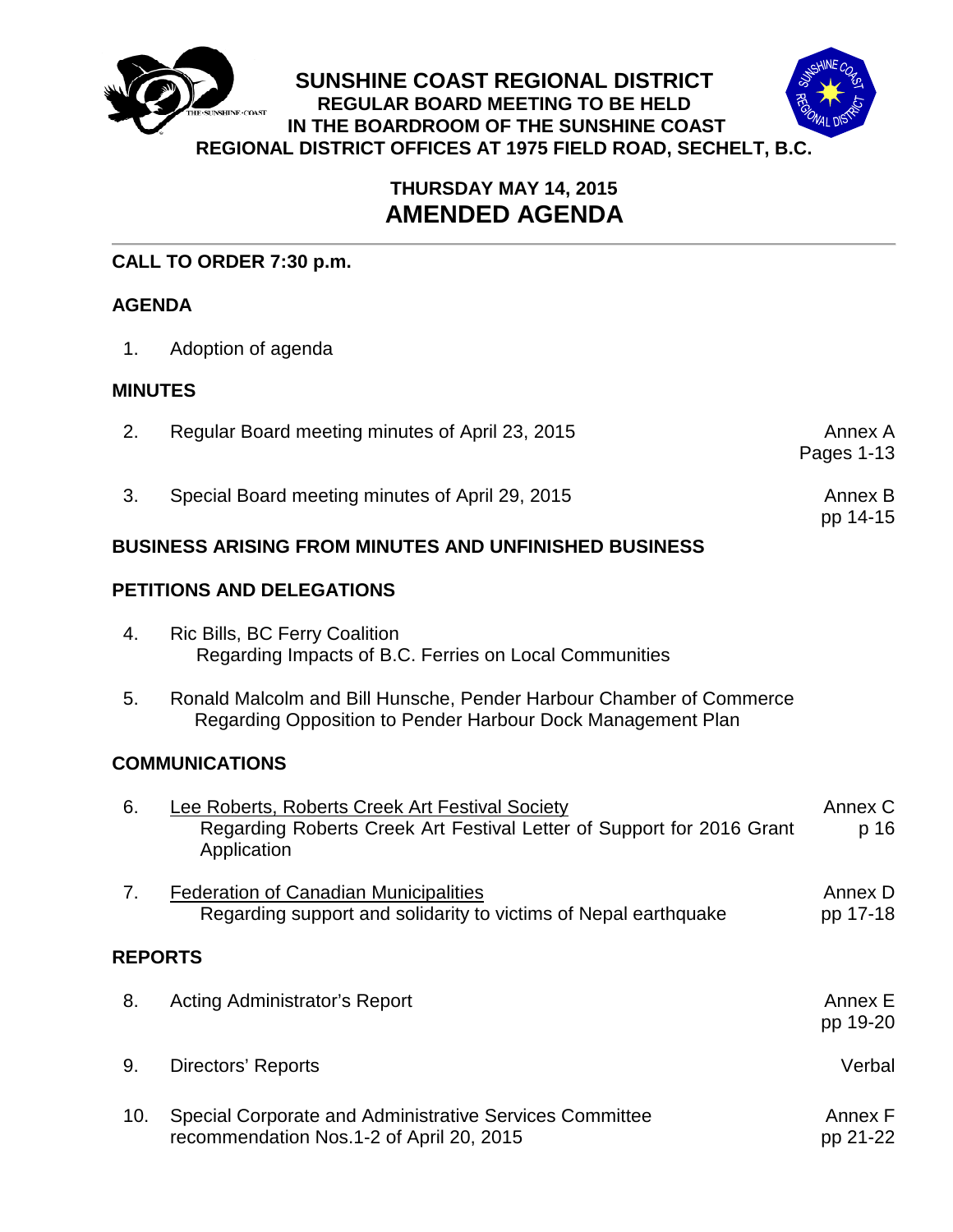| 11. | Special Community Services Committee recommendation Nos. 1-3 of April<br>23, 2015                                                                                    | Annex G<br>pp 23-25 |
|-----|----------------------------------------------------------------------------------------------------------------------------------------------------------------------|---------------------|
| 12. | Corporate and Administrative Services Committee recommendation Nos.<br>2-12, 14 and 18 of April 23, 2015 (recommendation Nos. 1, 13 and 15-17<br>previously adopted) | Annex H<br>pp 26-30 |
| 13. | Special Planning and Development Committee recommendation Nos. 1-4<br>of April 30, 2015                                                                              | Annex I<br>pp 31-32 |
| 14. | Infrastructure Services Committee recommendation Nos. 1-15 of May 7,<br>2015                                                                                         | Annex J<br>pp 33-38 |
| 14a | <b>DADD</b> Planning and Development Committee recommendation No. 5 of<br>May 14, 2015                                                                               | Late Item<br>p 38a  |
| 15. | Chief Building Inspector – Placement of Notice on Title                                                                                                              | Annex K<br>pp 39-40 |
| 16. | Administrative Assistant, Corporate Services - Rural Areas Grant-in-Aid<br>Request for Sea to Sky Marine Trail Opening                                               | Annex L<br>pp 41-45 |

#### **MOTIONS**

**BYLAWS**

#### **NEW BUSINESS**

#### **IN CAMERA**

THAT the public be excluded from attendance at the meeting in accordance with Section 90 (1) (c), (e), (i) and (k) of the *Community Charter* - "labour relations or other employee relations", "the acquisition, disposition or expropriation of land or improvements…", "the receipt of advice that is subject to solicitor-client privilege, including communication necessary for that purpose", and "negotiations and related discussions respecting the proposed provision of a municipal service…" .